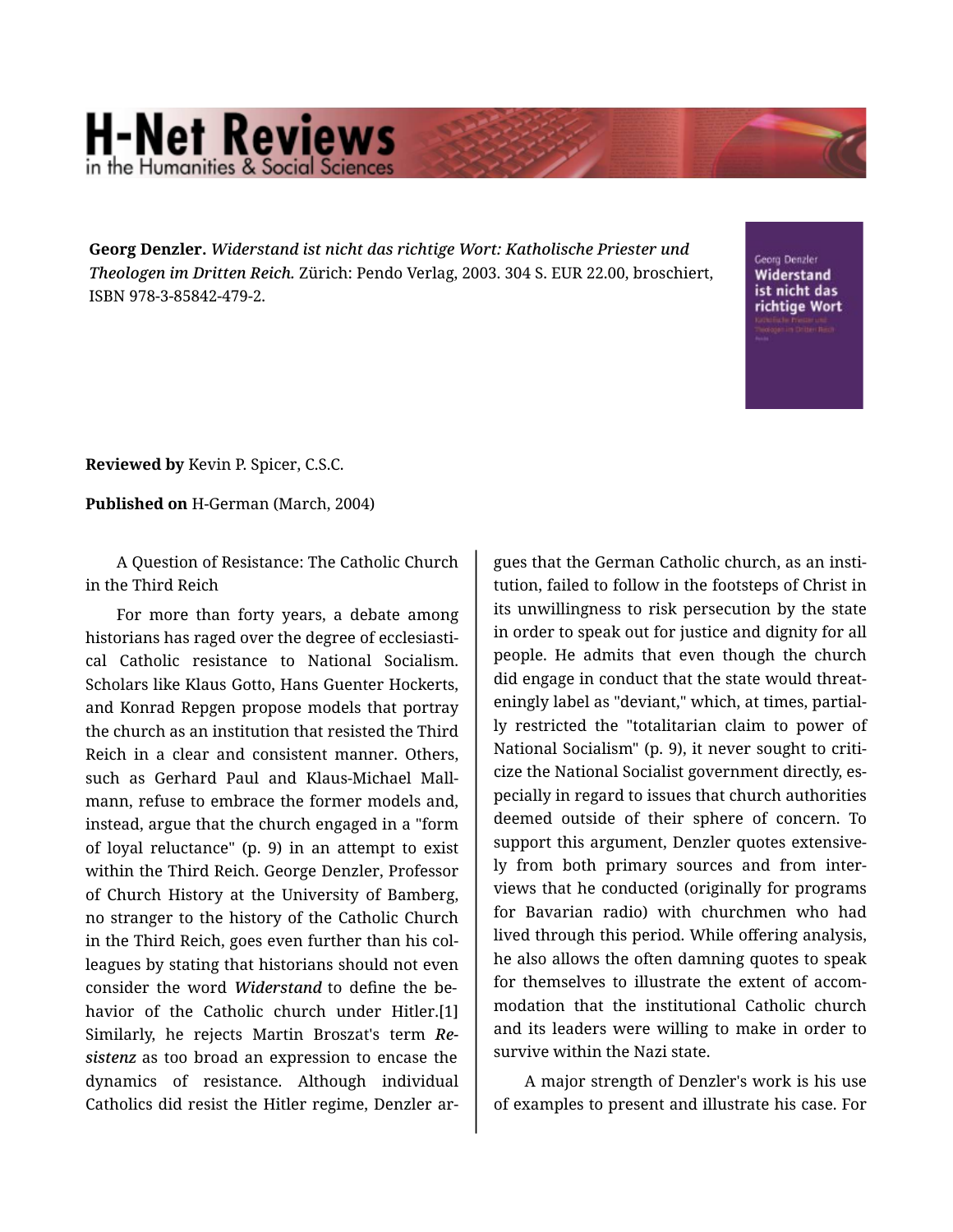example, in his overview of the church's interac‐ tion with National Socialism prior to and through‐ out Hitler's years of power, Denzler makes us aware of the church's diverse response to Nation‐ al Socialism as evidenced in the reaction of indi‐ vidual Catholics such as Fr. Stephen Rugel of Augsburg, who, even prior to 1933, spoke out against Hitler's antisemitism, predicting correctly where it might lead. Similarly, Denzler reveals the difficulty average priests had to endure once the German bishops reversed their verdict against National Socialism in a public statement on March 28, 1933. For example, Fr. Ludwig Wolker, General President of the Catholic Young Men's As‐ sociation, wrote his bishop to inform him how dif‐ ficult priests in the trenches found it to "switch gears" (p. 22). Despite individuals such as these, Denzler argues that most priests adhered to their bishops charge not to cause trouble with the new state. Most of the blame for such compliance, Den‐ zler places on the shoulders of the bishops who taught and encouraged loyalty and submission to the authority of the state. However, Denzler does point out that there were exceptions to this rule, such as Konrad von Preysing, Bishop of Eichstaett (1932-1935) and then Bishop of Berlin (1935-1950), who, together with members of the Committee for Members of Religious Orders, urged his fellow bishops to abandon the *Eingabenpolitik* of Adolf Cardinal Bertram, Archbishop of Breslau and head of the German Bishops Fulda Conference, and adopt a course of confrontation toward the Nazi government and party. Unfortunately, as Denzler correctly points out, his efforts fell on deaf ears. The bishops were too concerned with the fate of their own institution to jeopardize it by a clear campaign against the Nazi government.

According to Denzler, most German bishops gradually accommodated themselves to National Socialism after their March 28 pronouncement. For example, in 1933, after the promulgation of the state's forced sterilization law, Denzler relates that despite their protests, the bishops made pro‐ visions for hospital personnel who had to per‐

form this procedure. Similarly, he reveals how the bishops acceded to the increasingly harsh anti‐ semitic policies of the Hitler regime. Starting with the April 1, 1933 boycott of Jewish owned busi‐ nesses, Denzler accounts the case of Michael Car‐ dinal von Faulhaber, Archbishop of Munich and Freising, who, like most bishops, feared reprisal from the state and loss of public support from Catholics if they advocated for Jews. Denzler points out that Faulhaber did instruct German Catholics not to engage in any actions that were unchristian toward Jews. Nevertheless, Faulhaber was not willing to go further and, instead, be‐ lieved that the Jews could take care of themselves. Denzler points out that this was symptomatic and representative of bishops like Faulhaber who ex‐ hibited traditional anti-Judaism. More important‐ ly, Denzler observes that during this period, it was very difficult for the average Catholic to distin‐ guish between anti-Judaism and antisemitism. Both affected Jews negatively. Only the 1937 papal encyclical *Mit brennender Sorge* came close to speaking on behalf of the Jews in its one clear sen‐ tence against the racial fanaticism of National So‐ cialism. Yet, Denzler notes that it "intentionally avoided the word Jew" to clarify its criticism of the state's treatment of Jews (p. 39). Those bishops who did publicly confront the state through their preaching and actions, such as Preysing and Clemens August von Galen, Bishop of Muenster, who spoke against the state's T-4 euthanasia pro‐ gram, were left to stand alone. The papacy and their fellow bishops seemed robbed of the capaci‐ ty to remain upright with them.

One group that Denzler views as too sympa‐ thetic to National Socialism were Catholic theolo‐ gians. Directing his attention to Karl Adam, Joseph Lortz, Michael Schmaus, and Anton Stonner, Den‐ zler shows how willing many of them were to go out of their way to support National Socialism. Unfortunately, in his discussion, he totally ignores the English language secondary sources that have examined this question extensively.[2] He does this throughout his work. Nevertheless, Denzler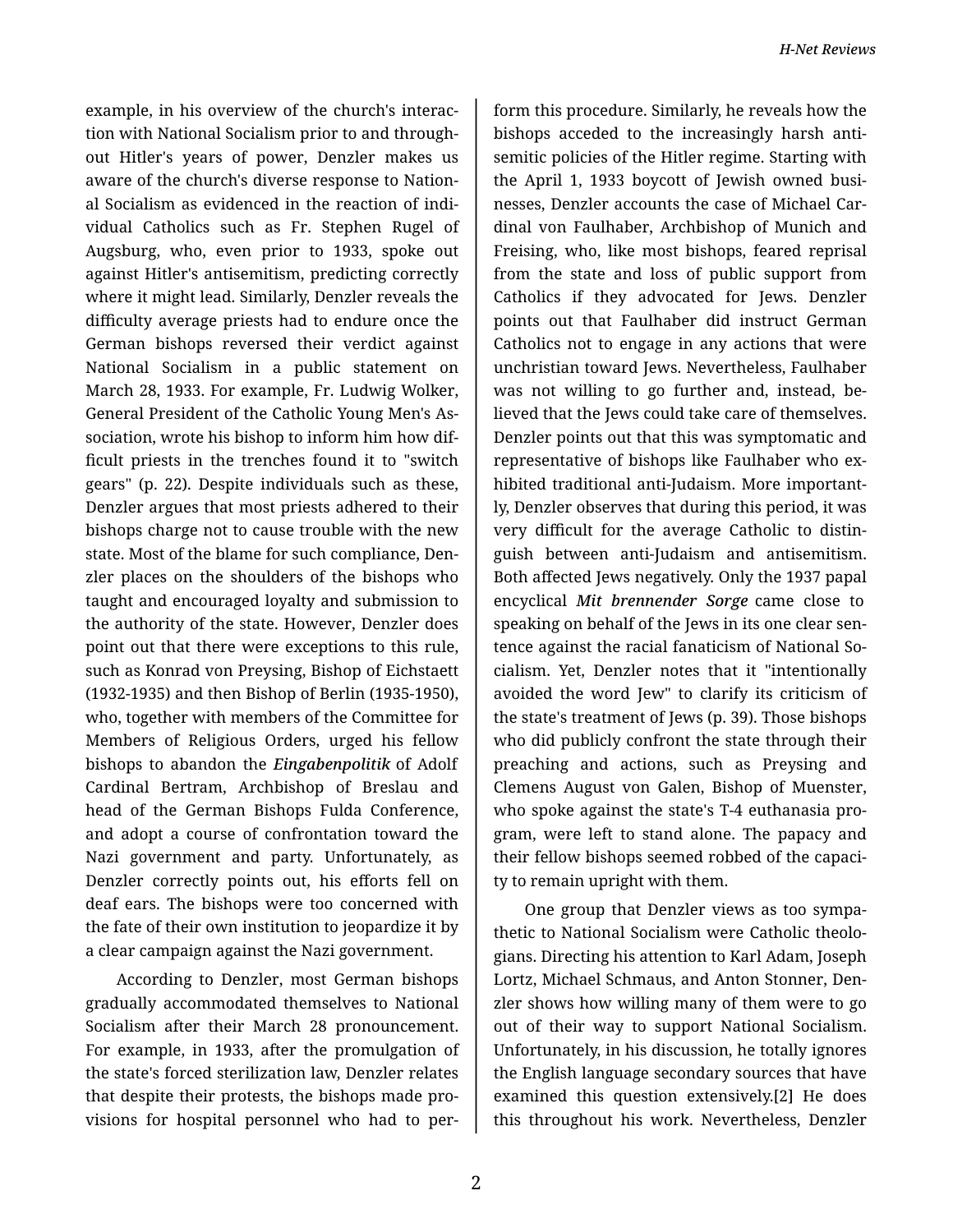does make his case clear with the sources that he incorporates into his discussion by showing that these theologians saw in National Socialism a force to use against the threat of Bolshevism, lib‐ eralism, rationalism, and relativism. Interestingly, Denzler shows that after the war, with an excep‐ tion of a few professors, such as Adolf Herte of Paderborn and Hans Barion of Braunsberg, the denazification process cleared the way for these theology professors to find employment in their field. Rightly, Denzler quotes Fr. Hans Pfeil, a priest of the former diocese of Meißen and Profes‐ sor of Philosophy at the Universities of Muenster and Wuerzburg, who stated that "you had to live through the years 1933-1945 in a university. Many professors changed or sold their loyalty, many re‐ mained silent, and only a few resisted; and now there are no longer any who had been National Socialists" (p. 82).

In his discussion of the Philosophical-Theolog‐ ical College of Bamberg, Denzler reveals how un‐ affected many Catholics were by the Third Reich. A telling quote by Fr. Karl Theodor Kehrbach sheds light on the situation: "Rector Fr. Dr. Johann Schmitt one day said to me in the seminary, the young men here in the house seemed to live on a happy island where they were protected from di‐ rect Nazi-hostility [...]. The rector warned us not to commit the 'martyrdom of the mouth' by making rash and belligerent statements against the Nazis from the pulpit. The church does not love any such 'martyrdom'....One thing is certain: The very concept of 'human rights' was unknown to us. We knew that the church does, of course, have to de‐ fend its own rights on account of its divine mis‐ sion" (p. 104). Certainly, such thinking did not in‐ spire courageous resistance. Still, Denzler shows that some student theologians and priests were willing to engage in subversive acts by distribut‐ ing the homilies of Bishop Galen and the Youth Front or even participate in ecumenism by taking up a collection for the Protestant Bishop Kurt Meiser, "whose entire family in Munich the Nazis had kicked out of their home" (p. 94). These ac‐

tions, however, were the exception, Denzler con‐ cludes, and not the norm.

To illustrate his thesis further, Denzler offers eight biographical case-studies that contrast col‐ laborators with opponents of the regime. We learn of Fr. Joseph Rossaint of the archdiocese of Cologne whose sympathy for socialism brought him in conflict with the state and with his own church superiors and of Fr. Franz Reinisch whose refusal to take the Flag Oath ultimately cost him his life. The latter received only hesitant support from his religious provincial who, like the state. encouraged Reinisch to give in and follow suit by taking the oath. Denzler contrasts the brave lives of these individuals with churchmen who collabo‐ rated with the state. He offers several examples, including Fr. Josef Roth of the Munich archdio‐ cese, who as a priest worked for the Ministry of Church Affairs and regularly approved the im‐ prisonment of his fellow priests who challenged the Nazi state. Roth's lethal antisemitism that his church superiors failed to quell is revealed through direct quotes. Similarly, Albert Hartl, an ex-priest from Munich, worked to promote Na‐ tional Socialism by joining the SS and serving in the RSHA division that harassed the churches and labored to employ over two hundred informants to keep him abreast of the churches' activities. Denzler only leaves out a more indicting piece of evidence of Hartl's depravity when he fails to note that the SS demoted him for sexually assaulting a woman. Last, but not least, Denzler profiles Auxil‐ iary Bishop Franz Xaver Eberle of Augsburg, who maintained his friendship with Karl Wahl, Gauleiter of Augsburg and Minister-President of Swabia, throughout the Third Reich. After a 1937 meeting between Eberle, who was accompanied by Wahl, Hitler remarked to the latter: "Wahl, your auxiliary bishop is the most sympathetic priest that I have ever met" (p. 171). Denzler points out that despite his actions during the Third Reich, the denazification board acquitted Eberle of any wrongdoing. Denzler concurs with Fr. Johannes Kraus of Eichstaett, himself persecut‐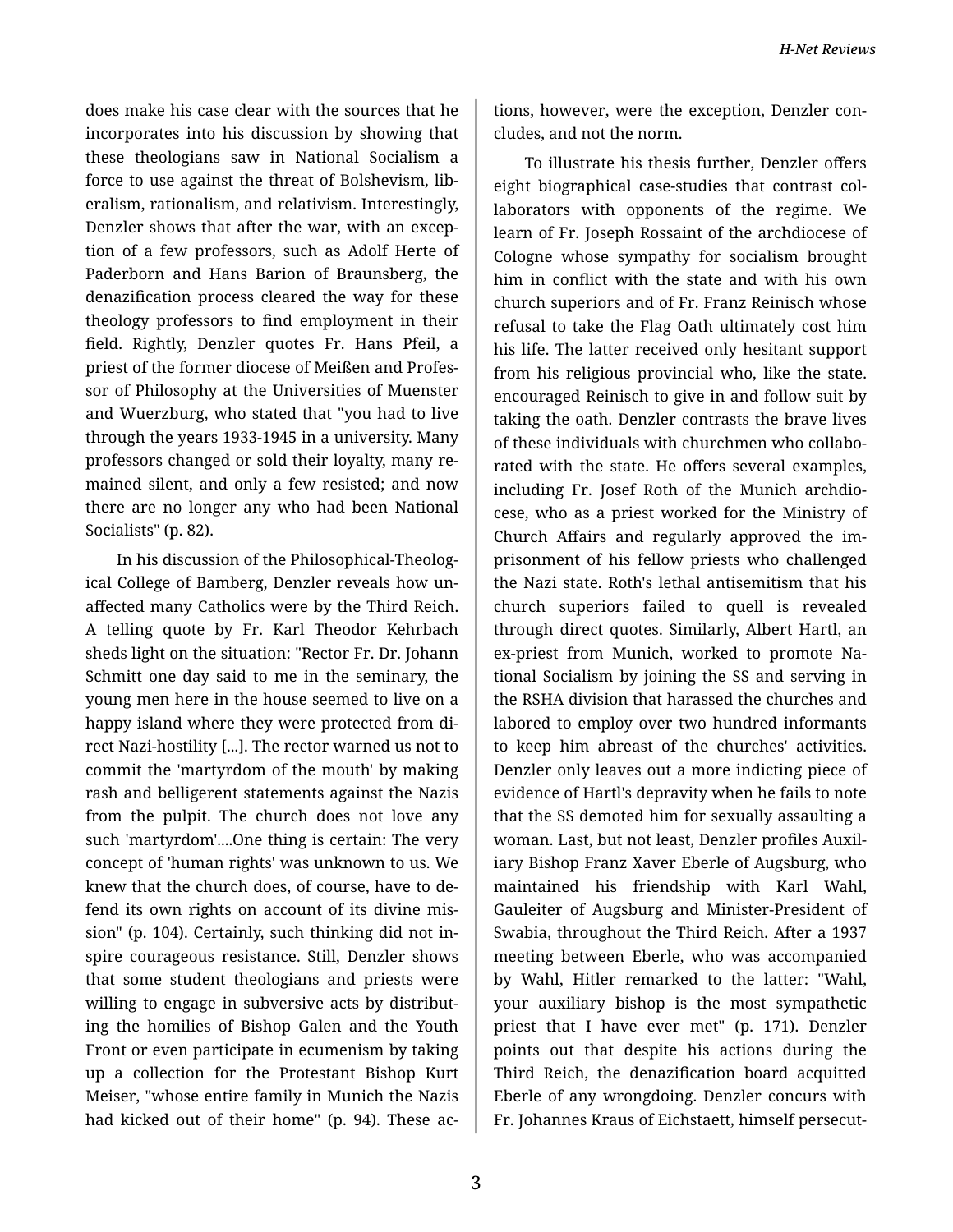ed by the Hitler regime, that the denazification process really did not address the churches prop‐ erly.[3]

Denzler concludes by examining the potential for resistance within the churches and its coming to terms with the collective role it played during the Third Reich. This conclusion includes an inter‐ esting examination of Catholic individuals who of‐ fered private opinions against the Nazi regime and a discussion of the church's theological mis‐ sion. Ultimately he concludes that the church failed to resist. Only individual Catholics resisted. For the bishops, "politicized" clergy who chal‐ lenged the state were "a thorn in the eye" (p. 252). They offered the priests little understanding or as‐ sistance. The Pope also was ultimately of no help.

Denzler follows his concluding points with an epilogue that examines the Goldhagen debate. He states: "Goldhagen is not an historian and also did not mean to write an historical book. He offers no primary research but limits himself to secondary literature [...]. Goldhagen makes a moral judgment of the church without first demonstrating its pos‐ sible failures and effective motives in a funda‐ mental discussion of historical facts" (pp. 272-273). Denzler's words speak for themselves!

Denzler has produced an incredibly engaging and important work that encompasses a wide range of material to support his thesis. Ultimately, the question for historians is whether they agree with Denzler's understanding and applicability of resistance. For example, his expectations for the institutional church and for individual Catholics often find their discursive origins in the theology and syntax of Vatican II rather than the theology of the period. Similarly, he often paints broad strokes with the use of his examples by revealing the extremes on both ends of the spectrum in the church. Therefore, the reader is confronted by ei‐ ther a churchman, such as Father Rossaint, who fully rejected National Socialism or by an individ‐ ual, such as the former-Munich priest turned SS-Man, Albert Hartl, who totally embraced the

Hitler movement. The reader is left wondering about the half-uttered choices made by most Catholics who fell into the middle of this wide spectrum. Denzler provides very little insight into these experiences. Despite these reservations, Denzler has produced an informative work that brings to light new evidence that will enable di‐ verse scholars to discover within their own un‐ derstanding of resistance the restricted nature of the Catholic church's response to National Social‐ ism.

## Notes

[1]. See Denzler's earlier work with Volker Fabricius, *Christen und Nationalsozialisten*, re‐ vised edition (Frankfurt: Fischer, 1993).

[2]. For example, see Donald Dietrich, "Catholic Theologians in Hitler's Reich: Adaptation and Critique," *Journal of Church and State* 29 (1987), pp. 19-45; Robert A. Krieg, *Karl Adam: Catholicism in German Culture* (Notre Dame: Uni‐ versity Of Notre Dame Press, 1992); Robert A. Krieg, "Karl Adam, National Socialism, and Chris‐ tian Tradition," *Theological Studies* 60 (1999), pp. 432-456; Michael B. Lukens, "Joseph Lortz and a Catholic Accommodation with National Social‐ ism," in *Betrayal: German Churches and the Holo‐ caust*, ed. Robert P. Ericksen and Susannah Hes‐ chel (Minneapolis: Fortress Press, 1999), pp. 149-168; and Kevin Spicer, C.S.C., "Last Years of a Resister in the Diocese of Berlin: Bernhard Licht‐ enberg's Conflict with Karl Adam and his Fateful Imprisonment," *Church History* 70 (2001), pp. 248-270. Also see the forthcoming work by Robert A. Krieg, *Theology and Politics: Catholic Theolo‐ gians in Hitler's Germany* (New York: Continuum, 2004).

[3]. On Kraus see Ludwig Brandl, *Wider‐ spruch and Gehorsam. Der gerade Weg des Eich‐ staetter Dompfarrers Johannes Kraus im Dritten Reich* (Wuerzburg: Echter, 1995).

Copyright (c) 2004 by H-Net, all rights re‐ served. H-Net permits the redistribution and reprinting of this work for nonprofit, educational